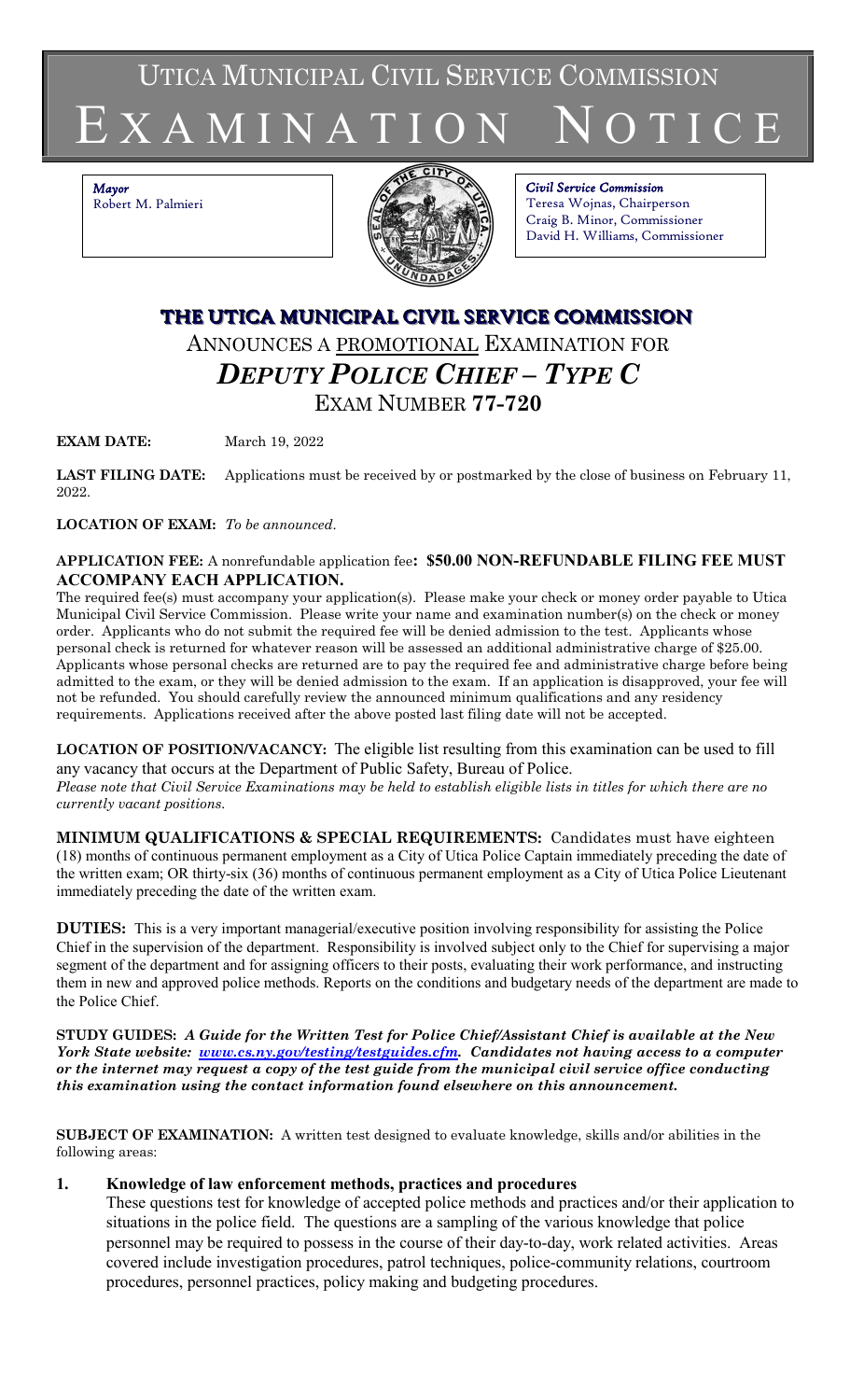# **2. Knowledge of law enforcement methods, practices, and procedures**

These questions test for knowledge of accepted police methods and practices and/or their application to situations in the police field. The questions are a sampling of the various knowledge that police personnel may be required to possess in the course of their day-to-day, work-related activities. Areas covered include investigation procedures, patrol techniques, police-community relations, courtroom procedures, personnel practices, policy making and budgeting procedures.

# **3. Knowledge of New York State Laws – Criminal**

These questions test the candidates' knowledge of the laws in effect on January 1, 2022. This portion of the test is a sampling of the various sections of the law that police personnel may encounter in the course of their day-to-day work-related activities. Laws covered may include the Penal Law, Criminal Procedure Law, Vehicle and Traffic Law, Family Court Act, and other laws relevant to law enforcement in New York State.

# **3. Police Administrative Supervision and Administration**

These questions test for the knowledge of managerial functions involved in directing the operations of a B or C level police department as well as the knowledge of the principles and practices involved in supervising a large subordinate staff, including subordinate supervisors. These questions cover such areas as: developing objectives and formulating policies; forecasting and planning; organizing and coordinating; informing and instructing; guiding and leading; decision-making and problem solving; communicating effectively; staffing and staff development; time management; assigning work and evaluating performance; handling conflict and grievances; and budgeting.

# **4. Job simulation exercises in police administration**

This job simulation exercise will cover such areas as: human resources management, prioritizing, problem-solving, public relations, and police procedure.

# **5. Understanding and interpreting written material**

These questions test how well you comprehend written material. You will be provided with brief reading selections and will be asked questions about the selections. All the information required to answer the questions will be presented in the selections; you will not be required to have any special knowledge relating to the subject areas of the selections.

# **6. Preparing written material in a police setting**

These questions test for the ability to prepare the types of reports that police personnel write. Some questions test for the ability to present information clearly and accurately. They consist of restatements of information given in note form. You must choose the best version from each set of four choices. Other questions test for the ability to organize paragraphs. They consist of paragraphs with their sentences out of order. For each of the paragraphs you must choose, from four suggestions, the best order of the sentences.

# **7. Job simulation exercise in police command**

This job simulation exercise will cover such areas as: management of operations, decision-making under pressure, public relations, and police procedure.

#### P.E.R.C. Statement

The final rating key for this examination will be established by the State Civil Service Commission prior to the testing date, upon recommendation of a committee of police experts who will review all the questions for appropriateness and accuracy. There will be no review of the questions by candidates. The Committee was selected with the assistance and endorsement of the Police Conference of New York, Inc., the New York State Association of PBA's, Inc., and the New York State Association of Chiefs of Police, Inc.

# **The use of solar or battery operated calculators is PROHIBITED.**

**MULTIPLE EXAMINATIONS SCHEDULED FOR THE SAME DAY:** If you have applied for any other civil service examinations to be given on the same test date for employment with New York State or any other local government jurisdiction excluding New York City, you must make arrangements to take all the examinations at one test site.

If you have applied for both State and local government examinations, you must notify Utica Civil Service of your intent to take both a State and a local government examination. When taking both a State and a local government examination you will be required to take all your examinations at a State examination center. You will be advised by letter when and where to report for your examinations. You must bring both the State and the local government admission card to the State test center.

If you have applied for another local government examination with another local civil service agency, call or write to each civil service agency to make arrangements. You must make your request for these arrangements no later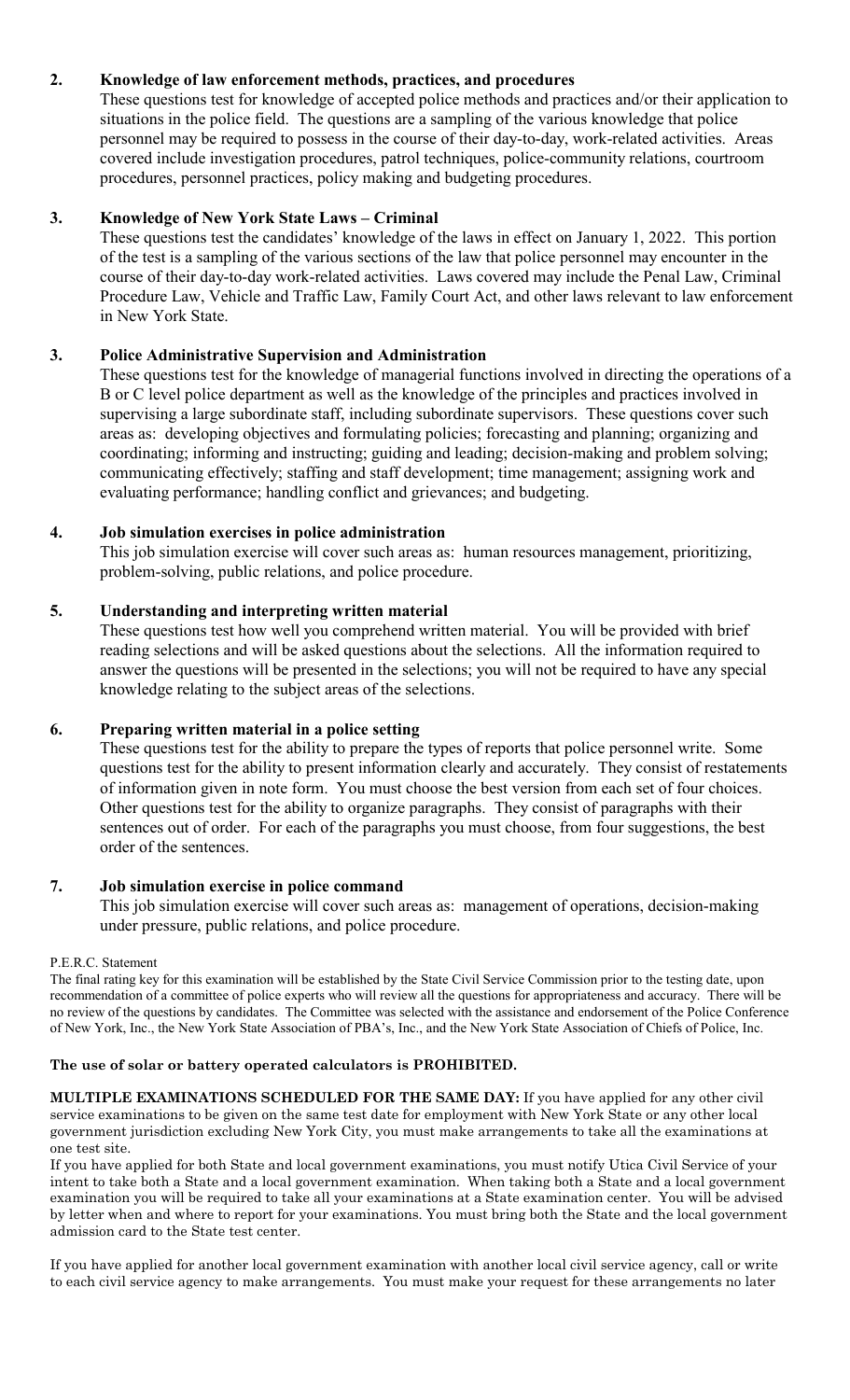than two weeks before the date of the examinations. You must notify all local government civil service agencies with whom you have filed an application of the test site at which you wish to take your examination.

**RELIGIOUS ACCOMMODATION/DISABLED CANDIDATES/MILITARY MEMBERS:** Applicants whose religious observances, religious practices or military service prevent their taking examinations on the scheduled date and disabled candidates who require special accommodations to take the test should indicate the need for special arrangements by checking the "Special Arrangement" box on the front of the applications. The New York State Department of Civil Service Commission will approve any reasonable request for accommodations by disabled candidates. Candidates who are called to military service after filing an application should send a request for an alternate test date to the City of Glen Cove Municipal Civil Service Commission as soon as possible before the test date.

**MILITARY SERVICE MEMBERS:** If you apply for an examination during the filing period but are on active military duty on the date the examination is scheduled, you may request a military makeup examination. You must contact The City of Utica Municipal Civil Service Commission for more information. If you are on active duty or discharged after the filing period has begun, you may apply for the examination up to ten days before the date of the test.

**This examination will be prepared and rated in accordance with Section 23(2) of the Civil Service Law. The provisions of New York State Civil Service Law and the City of Utica Civil Service Rules and Regulations dealing with the preparation and rating of examinations will apply to this examination.**

**VETERAN'S CREDIT:** Veterans or disabled veterans who are eligible for additional credit must submit an application for Veteran's credit with their application for examination or at any time between the date of the application for examination and the date of the establishment of the resulting eligible list. Applications for Veteran's credits are available from this office. Effective January 1, 1998, the State Constitution was amended to permit a candidate currently in the armed forces to apply for and be conditionally granted Veteran's Credits in examinations. Any candidate who applies for such credit must provide proof of military status to receive additional credit. No credit may be granted after the establishment of the list. It is the responsibility of the candidate to provide appropriate documentary proof indicating that the service was in time of war as defined in Section 85 of the Civil Service Law and that the candidate either received an honorable discharge or was released under honorable conditions in order to be certified at a score including the Veteran's credit.

**CHILDREN OF FIREFIGHTERS AND POLICE OFFICERS KILLED IN THE LINE OF DUTY:** In conformance with section 85-a of the Civil Service Law, children of firefighters and police officers killed in the line of duty shall be entitled to receive an additional ten points in a competitive examination for original appointment in the same municipality in which his or her parent has served. If you are qualified to participate in this examination and are a child of a firefighter or police officer killed in the line of duty in this municipality, please inform this office of this matter when you submit your application for examination. A candidate claiming such credit has a minimum of two months from the application deadline to provide the necessary documentation to verify additional credit eligibility. However, no credit may be added after the eligible list has been established.

**BACKGROUND INVESTIGATION:** Applicants may be required to undergo a State and national criminal history background investigation, which will include a fingerprint check, to determine suitability for appointment. Failure to meet the standards for the background investigation may result in disqualification.

**SPECIAL REQUIREMENTS FOR APPOINTMENT IN SCHOOL DISTRICTS:** Per Chapter 180 of the Laws of 2000, and by Regulations of the Commissioner of Education, to be employed in a position designated by a school district as involving direct contact with students, a clearance for employment from the State Education Department is required. Eligible candidates may be required to pay a fingerprint-processing fee associated with this special requirement.

**APPLICATIONS / GENERAL INFORMATION / INSTRUCTIONS:** Application forms may be obtained from the City of Utica Website: **[www.cityofutica.com](http://www.cityofutica.com/) OR:** From the office of: **THE UTICA MUNICIPAL CIVIL SERVICE COMMISSION**

**CITY OF UTICA, CITY HALL 1 KENNEDY PLAZA UTICA, NY 13502**

**During:** *Any weekday from the posting date through the last filing deadline (except holidays).* **Between the hours of:** 9:00 a.m. to 4:00 p.m. Monday through Friday **OR:** by sending a stamped self-addressed legal sized envelope with the applicants name and address on it, requesting an application for the position. Applications received/postmarked after the filing deadline will not be accepted.

The applicant should make certain every question on the application is answered, and that the application is complete in all respects. All statements made by the candidates in their application are subject to verification. Candidates will be notified of the disposition of their applications. The Utica Municipal Civil Service Commission does not acknowledge receipt of applications and does not accept responsibility for non-delivery or postal delay.

**APPLICATION FEE WAIVER:** A waiver of application fee will be allowed if you are unemployed and primarily responsible for the support of a household. In addition, a waiver of application fee will be allowed if you are determined eligible for Medicaid, or receiving Supplemental Security Income payments, or Public Assistance (Temporary Assistance for Needy Families/Family Assistance or Safety Net Assistance) or are certified Job Training Partnership Act/Workforce Investment Act eligible through a State or local social service agency. All claims for application fee waiver are subject to verification. If you can verify eligibility for application fee waiver,